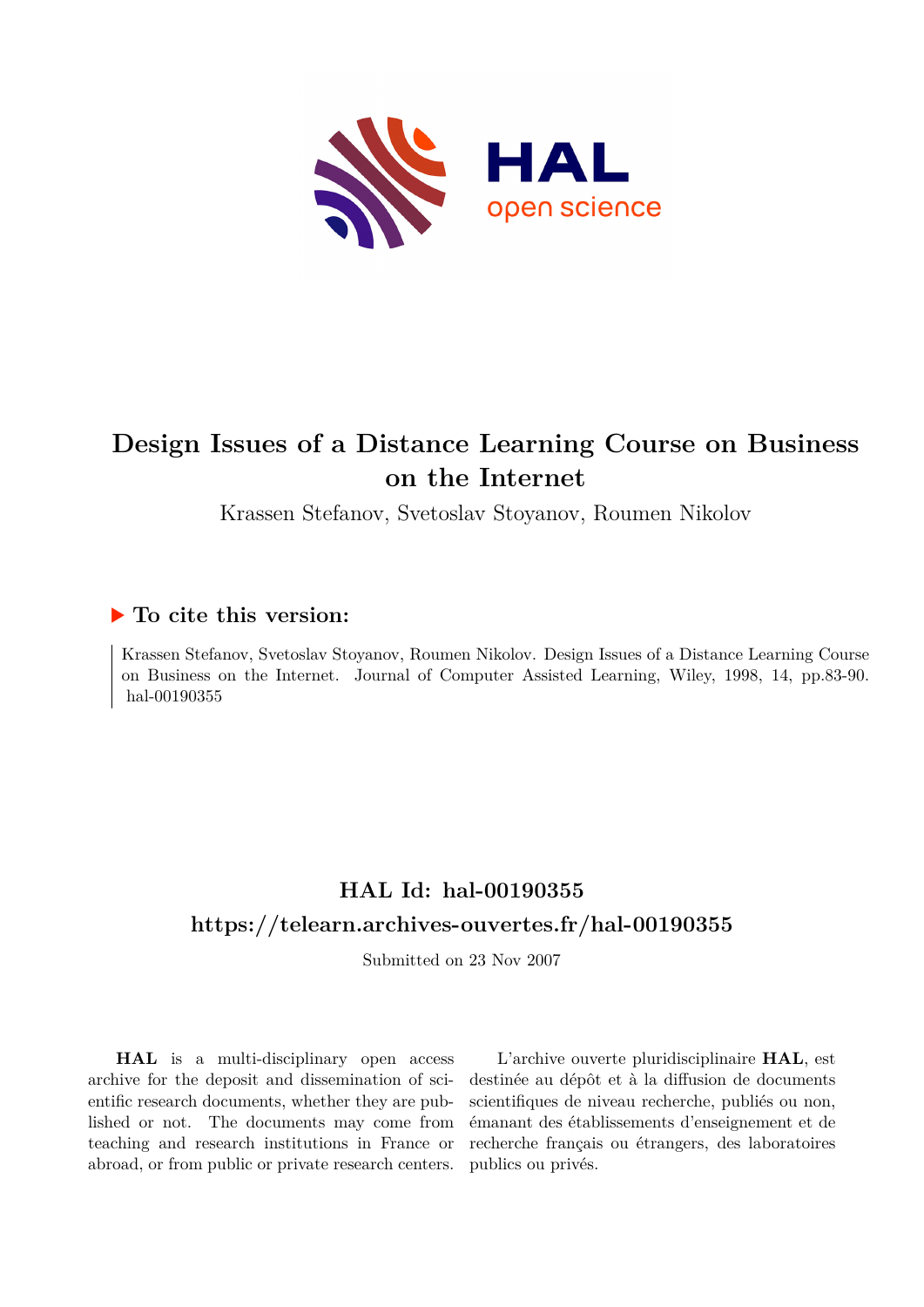#### **Design Issues of a Distance Learning Course on Business on the Internet**

Krassen Stefanov<sup>1</sup>, Svetoslav Stoyanov<sup>2</sup>, and Roumen Nikolov<sup>1</sup>

Department of Information Technologies<sup>1</sup> Faculty of Mathematics and Informatics, Sofia University, 5, J. Bouchier St., Sofia 1126, Bulgaria krassen@fmi.uni-sofia.bg, roumen@fmi.uni-sofia.bg

> Institute of Education and Science<sup>2</sup> Bul. Tzarigradsko Shosse 125, Sofia 1113, Bulgaria mp\_stoyanov@edte.utwente.nl

#### **Abstract**

The paper presents the main design issues of a distance learning course on Business on the Internet. The instructional design is based on a learner centered instructional stratedy allowing learners get opportunity to construct their own knowledge while solving real business problems and transfer their knowledge to other learners. They learn autonomously taking the responsibility for their learning and following their individual cognitive styles, interests, preferences. The learners have access to the Internet being members of a global cooperatively learning community. The learning community involves students and tutors who collectively take responsibility for the design and evaluation of the course content and the teaching methods to be applied. Both students and tutors *inhabit* a virtual learning environment that offers different virtual places and services: virtual university, virtual enterprise, auditoriums, workshop rooms, cafes, libraries, etc., where students from different locations can meet, interact, learn and work together, as if they were face-to-face.

**Keywords**: telematics based distance learning, curriculum design, instructional design, virtual learning environments, virtual communities

#### 1. **Introduction**

In Bulgaria, like in the other Central and Eastern European Countries(CEEC), there is an urgent need to turn around the existing companies and at the same time to create favorable conditions for emerging private enterprises that require better knowledge in economics, business, and company management. This makes economics, business and management education at organizations and at university level of utmost importance for the development of the country. However mass education could hardly be achieved without applying the methods and tools of the new educational technologies based on Communication and Information Technology(CIT). From the other side the CIT provides opportunities to set up and successfully run partly or purely virtual business organizations that could help the countries overcome the existing informational, economics, cultural, geographic and other barriers [2,5,7]. The people involved in the process of globalization and further internationalization of the business also needs appropriate training and continues support. The telematics based Distance Learning (DL) is considered as a possible answer of some of the new challenges for Bulgaria and the other CEEC.

Education and training in organizations is area where CIT is widely used. As working needs knowledge and skills, learning becomes an obligatory element of working. The needs, constrains, and technological alternatives of learning support at work differ from those of school learning[4]. For instance as the work situation is not static the workers should adapt themselves to new circumstances and working methods. This means that two separated support systems should be updated continuously - the system for work and the system for learning. The team learning approach supported by a collaboration network (*hypergroupware*) is considered as a successful strategy[3]. The concepts of *learning while doing*, *just-in-time* and *justin-place learning* applied by using Electronic Performance Support Systems (EPSS) and Computer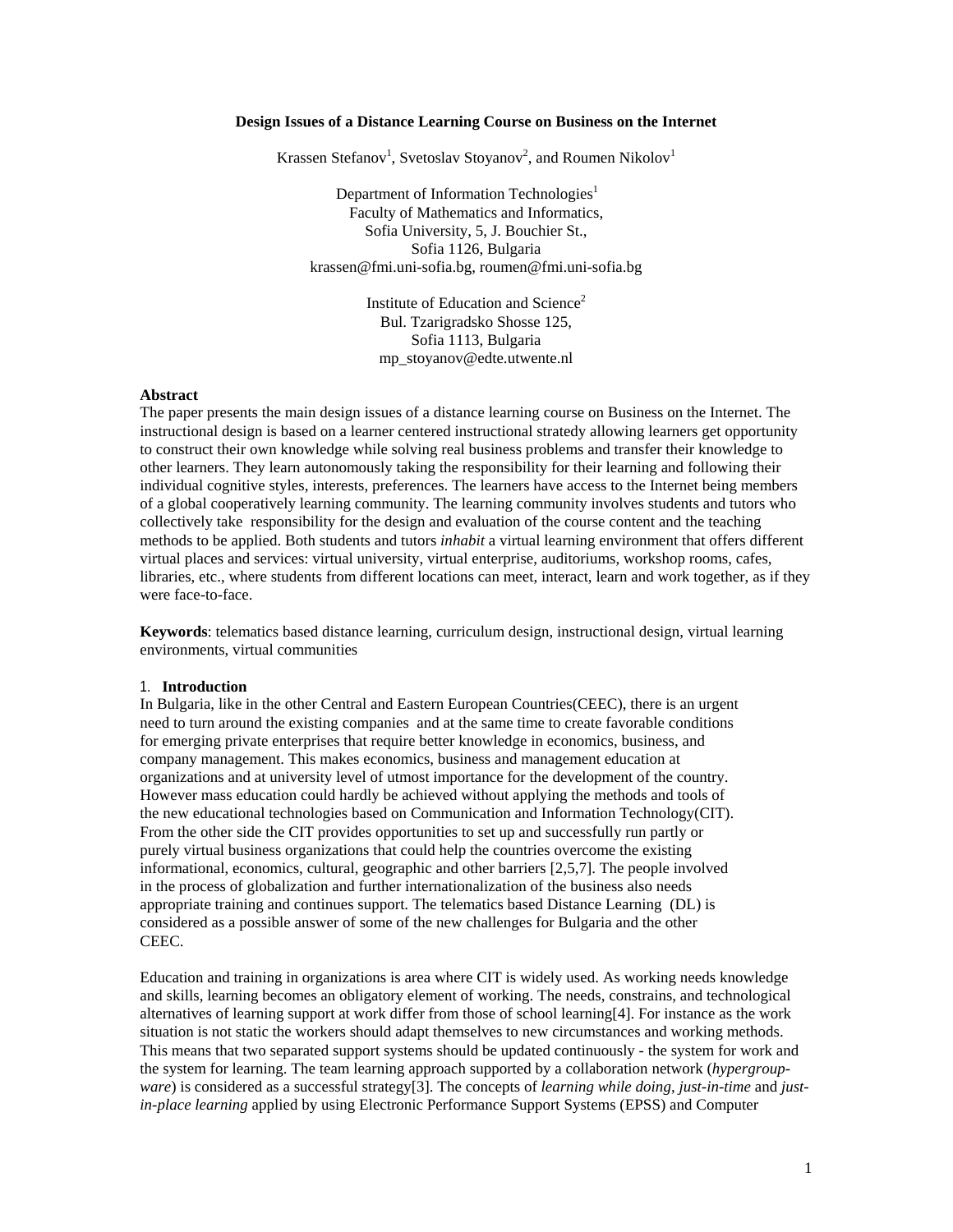Supported Collaborative Learning (CSCL) systems are dominant in learning at work place, together with the emerging CIT-based flexible and distance learning strategies for corporate and professional training based on the Internet and the Intranet concepts.

# **2. Main course design principles**

Before designing the course a model for flexible and distance learning was developed [10,13]. The main principles and the most important charatecteristics of this model are determined by the choice of a learner centered instructional. The learner centered pedagogy prescribes that the learner does not receive readymade knowledge. He should discover and construct his knowledge which does not mean to reinvent it though. There are several other important characteristics:

- The learners participate in learning objectives formulation and take the responsibility for their activities. They can manage their own learning, cooperate with others, take part in negotiations and discussions[9]. This makes them more motivated, self-directed and looking for personal efficiency. The student - teacher relationships are democratic ones. The students can even choose their teachers.
- The students get opportunities to construct their knowledge while solving real problems and transfer their knowledge to other students. They learn autonomously taking the responsibility for their own learning and following their individual cognitive styles, interests, and preferences. The students learn how to learn. The theoretical basis for the constructivist learning are the theories of Bruner[1] and Piaget[11].
- The teachers are mostly facilitators, ensuring the right educational resources at the right time. They also diagnosis the students' problems, and help them any time when needed. The formative evaluation of students' achievements and evaluation based on project outcomes is dominant. The teachers might be assisted by students-mentors who would help them and other students in using software tools[12].
- The problems the students solve are formulated either by themselves or by the teacher and come from their everyday life and from the participants professional practice The students and the teacher cooperatively solve these problems. The project pedagogy based on the theory of John Dewey and William Kilpatrick and empowered by the CIT[8] is considered as an alternative of the lesson-based pedagogy.
- The space, time, equipment, and all teaching materials and information resources are used in an extremely flexible way. The curriculum and the teaching and learning processes are highly individualized. Different pathways, a wide choice over content and support for learning are offered to students who can progress with different speed.

Most of the mentioned principles give rise to some new developments both in educational science and in technology and provide the unique chance to fill in the gap between the scientific studies and the real educational practice. Among the most important recently developed learning paradigms and theories, derived or related to information technologies, is the cognitive flexibility theory[15].

Nowadays, with the advent of the networked multimedia and hypermedia an opportunity to gradually reform the existing print-based educational system appeared and it eventually would reside into a CITbased educational system[8]. During this transition the following educational principles could be realized in their full extent:

- As a subject of education we could consider not simply a student but a student with an access to the Internet and being a member of a global cooperatively learning community[13]. The learning community which involves both students and tutors who collectively take responsibility for the design and evaluation of the course content and the teaching methods to be applied. The learning community can afford applying very flexible ways of learning based on constant adjustment of the content, established regulations (internal procedures) and methods of teaching leading to active communication and adaptation to the individual learning needs.
- The interaction between students and teachers, as a way out of the information overload, could be organized both in a face-to-face manner and by using asynchronous and on-line computer conferences. Cooperative learning could be realized in a highly interactive (virtual) learning environment comprising computer support cooperative learning systems. The design principles of the learning environment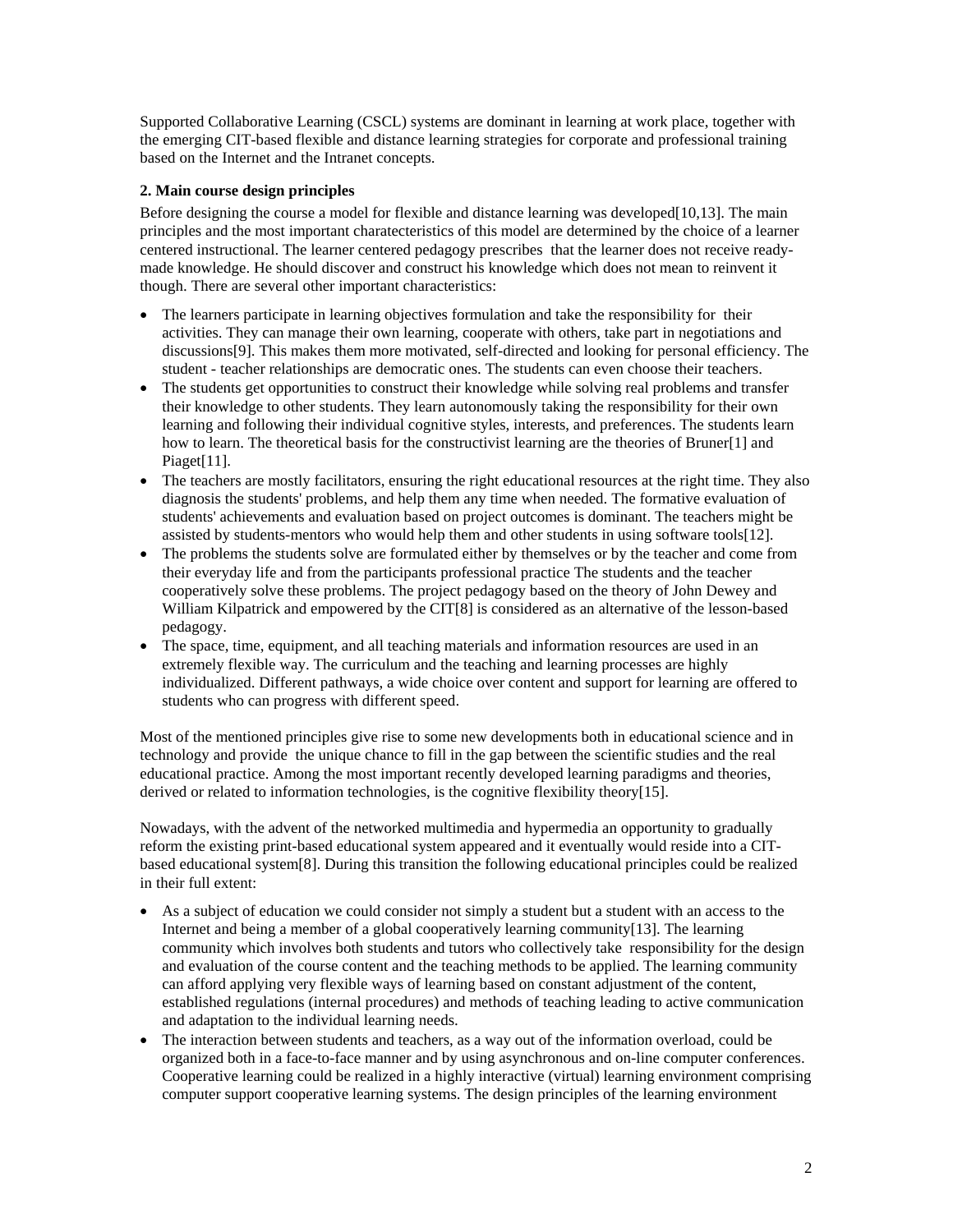would be based on asynchronous space and time, responsive environments, and virtual reconstruction[8]. Every student would have his own responsive CIT-based learning environment allowing communication with his peers, teachers, virtual friends, network servers, etc.

- Integration of education could be based on using virtual electronic libraries and subject-oriented clearinghouses containing multimedia resources. The students should optimize their work by navigating into educational resources and taking decisions what is appropriate and what is not. Learning to learn and critical thinking are becoming the most important educational outcomes not only for the best students, but for everyone studying in a CIT-based educational system.
- Activities of working on a project could be widely accepted and realized. Networked multimedia communication and the Computer Supported Cooperative Work (CSCW) systems would enable project teams working together independently of time and space. The teachers should facilitate students' inquiry, manage their learning process, and help them navigate in a shared global information space.

The course Business on the Internet could also follow a scenario combining the resource-based learning approach with individual learning. The teacher (facilitator) could be considered as a special type of *resource*. A repository of case studies and Group Decision Support Systems (GDSS) could be used for providing resources and on-going support for group role-playing and group decisionmaking. The informal discussion between learners could be considered as a special form of learning in so-called self-instructional groups formed by the virtual learning communities *inhabiting* a virtual learning environment.

# **3. A Virtual learning environment**

The World Wide Web (WWW) is built around three main ideas: physically and geographically distributed documents, unambiguous location of distributed documents, and a uniform interface. The idea of *uniform interface* is especially powerful, because the user should not switch from one interface to another when using different data bases. The idea of uniform interface is central in the Intranet concept - using the Internet concepts and principles in organizations, creating *institutional webs* of information, applying *learners modeling* and *intelligent Internet agents* technology.

One of the main design principles of computer-based learning environments is the principle of *interactivity*[14]. The implementation of interactivity can be perceived as an art because it requires a comprehensive range of skills, including an understanding of the learner, a deep understanding of software engineering, deeper knowledge about the contemporary instructional design principles, and aesthetically designed multimedia interface. Development of effective interactive learning environments will motivate and engage the learner.

The most important characteristics of the contemporary Web-based learning environments is the availability of virtual places: auditoriums, workshop rooms, cafes, libraries, etc., where students from different locations can meet, interact, and work together, as if they were face-to-face.

A prototype of a Virtual Environment for Distance Education and Training (VEDET) was developed[10]. The VEDET (from a *helicopter* view) contains four types of learning organizations: a *virtual university*, a *virtual school*, a *virtual enterprise*, and a *virtual language learning center.*. It includes also a *virtual student house* as well as a number of *virtual services*, such as: a *virtual library*, a *virtual exhibition and entertainment center*, a *virtual electronic publishing house*, a *virtual help desk*, a *distance education brokerage service*, a *virtual student assessment center*, a *virtual electronic document and software delivery service*, a *virtual course customization service*, a *virtual transportation service*, a *virtual liaison office*, *a virtual public arena*, a *virtual post office*. The VEDET duplicates and extends some of the existing educational and training establishments and services and allows their better integration and enrichment. The kernel of the VEDET is the virtual university. The VEDET offers a comprehensive metaphor and terminology to be used both for human-computer interface and instructional design purposes. For instance when designing the Business on the Internet DL course we could plan that some of the instructional activities have to be carried out at the virtual university, e.g. in the *virtual auditorium*, in the *virtual library*, and in the *seminar rooms*, and the other - in the virtual enterprise, where the learners can apply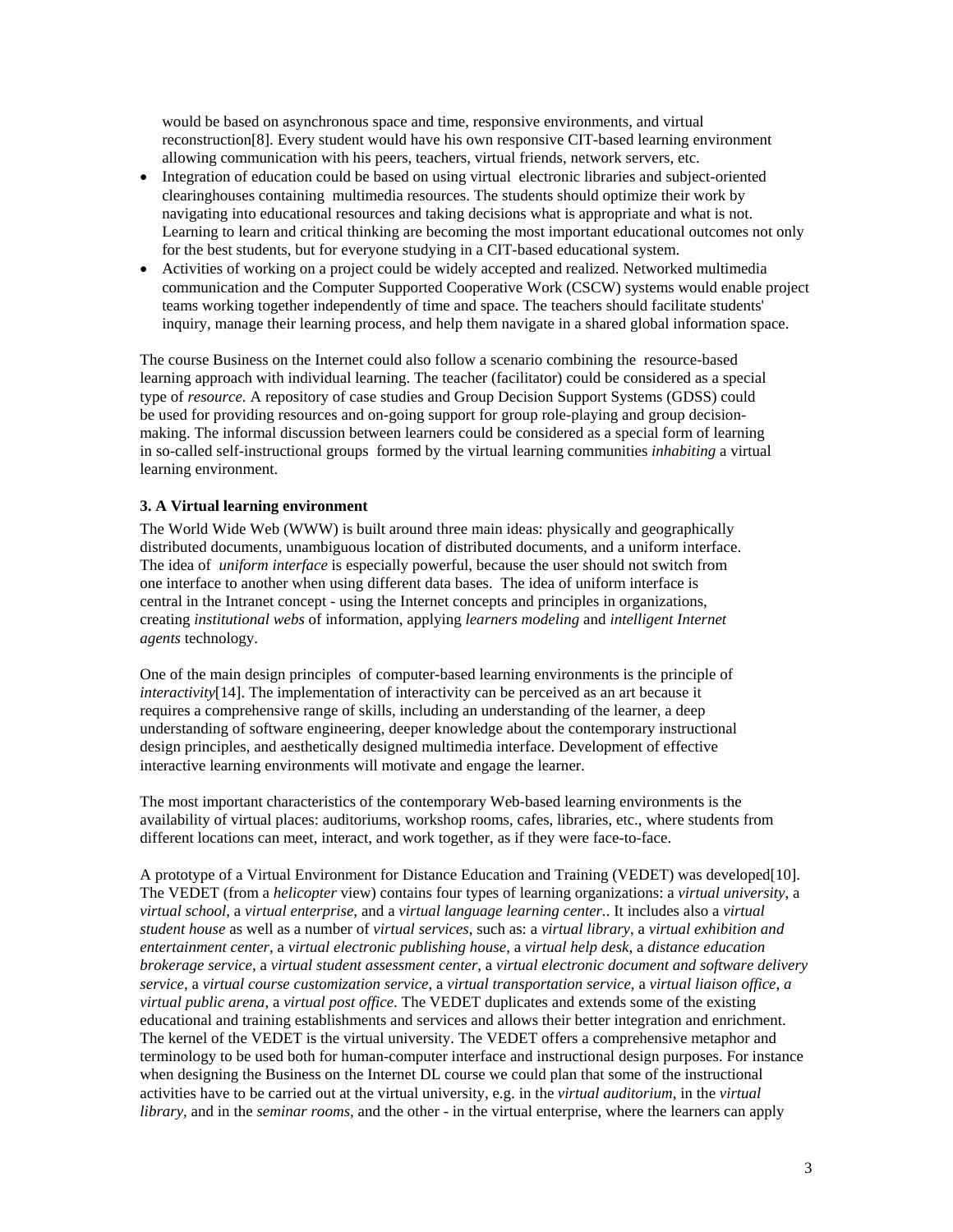what they have already learned, e.g. doing marketing research on the Internet. This approach gives also a paradigm for restructuring traditional education and training by complementing them with a virtual component.

#### **4. Curriculum development**

Although the course is based on an open syllabus, the curriculum development was done in accordance with some classical principles. The strategy for the curriculum development was rather deductive, based on the overall strategy applied in the whole project. The empirical data (analysis of other distance courses with the similar subject) and theoretical sources play a major role in the design process. All developed materials were published on the WWW and made available for all members of the project as well as for all researchers throughout the world for critical remarks and comments.

The curriculum could be described in terms of its goals, objectives, target audience, etc. According to the Tyler's rationale model[16,17] the curriculum planning should be a linear process. At the first place it involves formulation of the learning objectives used to indicate the expected learning outcomes after the period of instruction. Next the curriculum developers select the content and the activities that are appropriate to achieve the specified learning outcomes. Finally, a form of evaluation of the educational achievements of the individual learners is considered. Our approach combines the Tyler model with the Walker's naturalistic model[18]. A special group including subject experts (university teachers in business and economics), educational specialists and software developers was created. Following the Walker's model the group reached a consensus about the purpose, content, structure and strategies to be employed.

A modular approach was applied in the curriculum development. The course Business on the Internet is considered as an applied module of a CIT course that was devided into basic (introductory) module and applied modules. The introductory module of the CIT course aims at introducing the basic Internet services. Within this module the students master the Internet literacy and beyond. This part of the course helps students, that are novices in the Internet, to get comprehensive information about computer networks, the whole Internet and its applications. The business and economics module aims at illustrating how the basic information and communication technologies presented in the introductory module, could be used for doing business on the Internet.

It was decided that the content would be subdivided to the following three main themes:

- techological background stressing on specific software and hardware applications, revising what students learned in the introductory module with respect to the application ares;
- applying CIT to business activities into the company (Intranet solutions) corporate communications, human resources, education and training, administration, financing, manufacturing, customer services and support, goods and materials, etc.;
- applying CIT to business activities outside the company (Internet solutions) advertising and marketing, banking and payment, stock exchange, selling and buying, legal issues, etc.

After the main themes of the content was agreed on, then the topics for the course outline were specified (see Appendix I).

#### **4.1. Course goals**

The students should learn how to set up a Business on the Internet and how to use Internet for their business - for communication, sales, marketing, research, human resource development and customer relations. The main goal of the course is to encourage students to set up their own learning direction, and to give them more control over the learning process. The final projects will serve as the most valuable output from the course. Students should demonstrate their ability to use specific skills and to participate in discussions.

As a result of this course, students will be able to:

- Apply methods of sell products and services via the Internet.
- Evaluate the quality of services and products offered on the Internet.
- Develop tools, methods and procedures for Internet business presence
- Do marketing research on World Wide Web (WWW).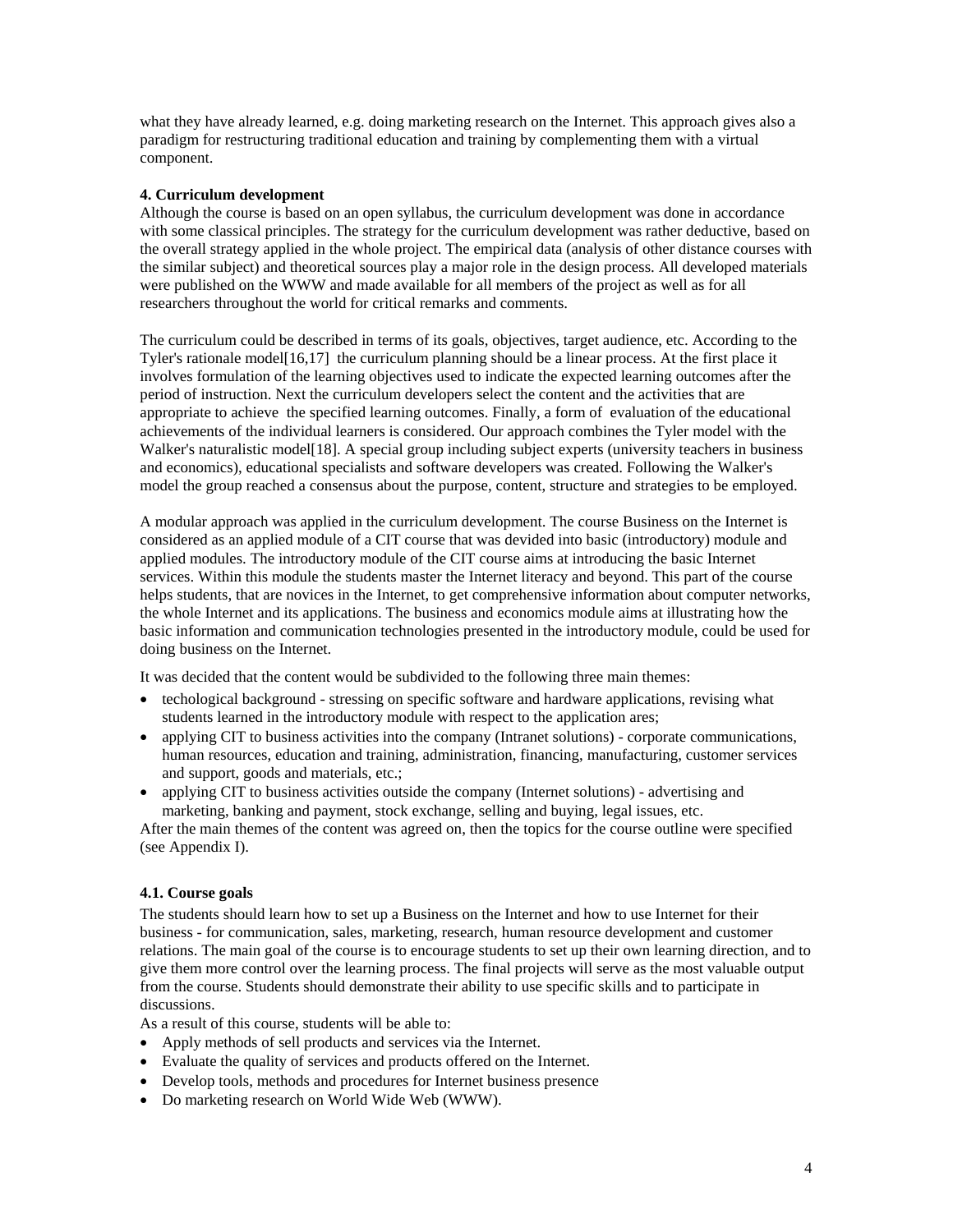- Set up and use Intranet solutions
- Establish new buyer-seller relationships, e.g. links with clients, banks, other companies, etc.

### **4.2. Instructional strategy**

The course is based on a combination of lectures, student presentations, self-learning, project work, and "case study" - based discussion. Students will have opportunities to learn from the *best practice cases* available on the Internet and to establishing their own learning agenda. Each student will have opportunities for immediate feedback. He will be assigned as an expert in a particular area, e.g. marketing, finance, selling, advertising, etc., and asked to develop his own personal presence on the WWW.

A *scenario* of DL could include the following components:

- registration apart from an especially prepared application form the applicant can fill in relevant diagnostic instruments. The registration and diagnostic instruments will be delivered via ordinary mail, e-mail or WWW.
- introduction the tutor introduces himself to learners, present the outline of course, timetable of activities, the system of evaluation, etc. It could be done in different modes: face-to-face, by asynchronous or on-line electronic conference.
- *break down of ice* the tutor *invites* the participants in the virtual auditorium and initiates a mutual introducing to each other.
- announcements the tutor announces where and how the learners can find available the learning resources attached to the course, e.g. in the virtual reading room, in the virtual library, in their personal virtual learning environments (the client part of VEDET) and also announces the place, the time and the topic of first working seminar.

Further the tutor can *build* his own teaching strategy by combining different teaching methods, models, and activities, e.g. :

- social interaction models (group investigation, jurisprudential model, social inquiry, T-group model)
- models based on the information processing metaphor (concept attainment, inductive model, inquiry training model, advance organizer model, developmental model
- personal source models (non-directive teaching, classroom meeting model, awareness training)
- models after Romiszowski (expositive classroom instruction, discovery classroom instruction, individual tutorial, group tutorial, seminar, workshop, open group discussion, resource-based learning systems, project-based learning systems, programmed self-instructional methods, the TWI method, instruction by example: demonstration, illustration and modeling, classical and operand conditioning, simulation techniques, case study method, role-playing, instructional games and simulation games)
- group dynamics methods (brainstorming, DACUM, laboratory training)

Each instructor should have opportunities to choose among the models and methods mentioned above and *construct* (similar to using Lego bricks) his own unique instructional design model by taking into account the individual characteristics of learners and problems being solved.

# **4.3. Assignments**

Regular assignments (short cases to be solved) will be announced throughout the course. Simple individual tests could also be offered from time to time. In addition there is a set of projects that will help students apply their professional experience and shape out their learning experience. All projects require group work and network communication via hypermedia documents, as well as designing and implementing such documents.

# **4.4. The target audience:**

Students in the MSc and MBA programs of Sofia University in economics, management, computer science and applied mathematics , as well as all other who is interested in the issues related to doing effective business on the Internet. Special interest is expected from the managers of small and medium size enterprises willing to incorporate the CIT in their business.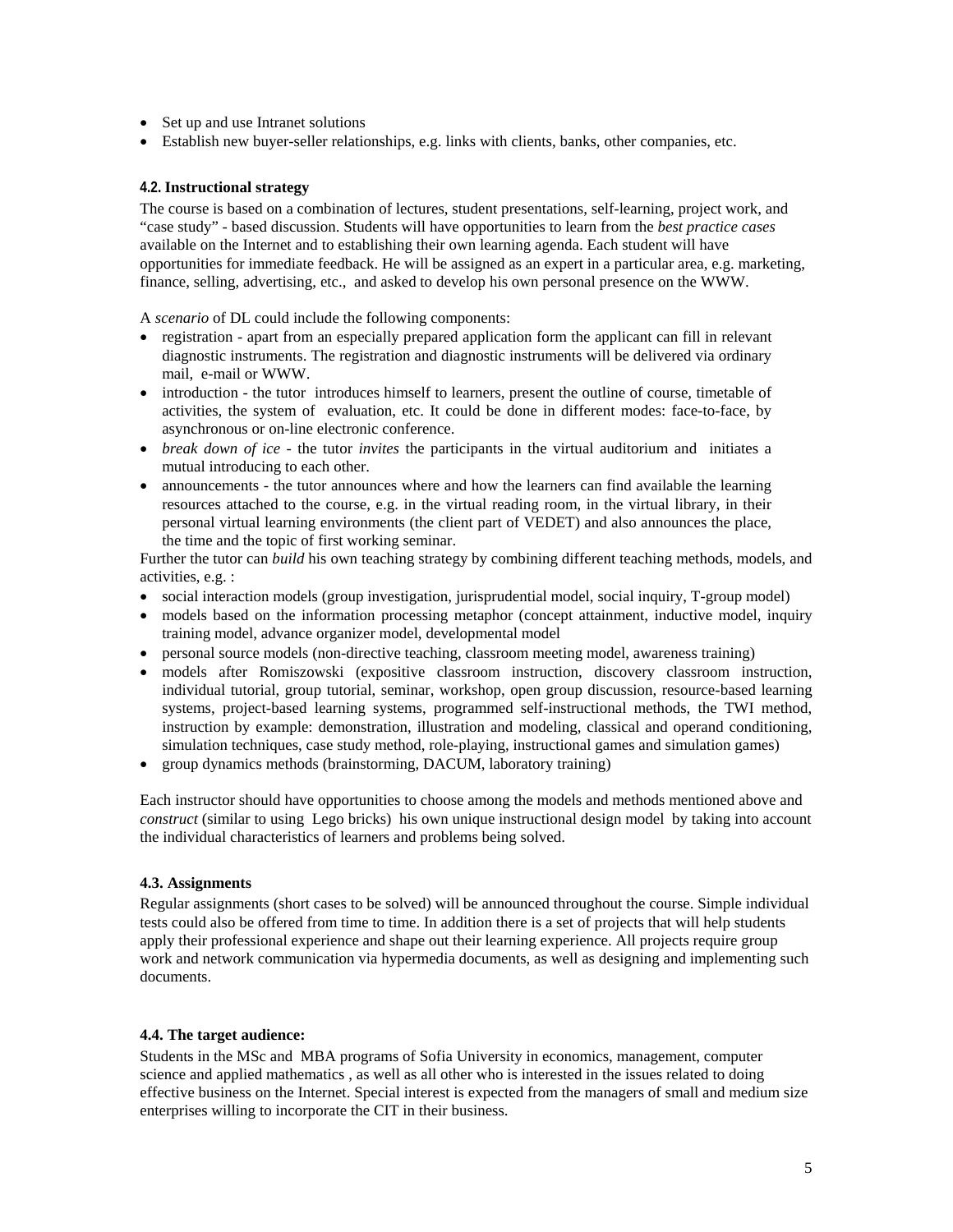#### **4.5. Teaching materials**

The teaching materials contain a Teachers Guide and a Student Package. The teachers guide deals with the methodology for distance learning. As a lot of aspects of distance learning derive from the traditional education, the guide puts more attention on the specifics of distance learning and particularly on the use of CIT as instructional media. The guide also describes activities which have to be performed during the development and implementation phase.

The student package contains a description of all resource learning materials, their URLs, and hard copies of some of them. The following types of Web based resource materials were prepared:

- Catalog of business and economics Web sites (Universities, Educational Centres, Government institutions, Companies, etc.)
- Electronic libraries containing electronic papers and books as well as different business cases to be studied by the students.
- Two printed books which could be used as students' readers.

The Internet resources were carefully structured according to the course outline and linked with other relevant electronic libraries and sources. This will make it possible in an easy way to develop and enrich the collected set of resources and to adapt it to different teachers and students needs.

#### **5. Implementation**

Two different learners pilot groups are envisaged: regular students and managers in small and medium size enterprises. The first group is very homogeneous and consists of students from the University of Sofia. The managers will participate in the course in a distance delivery mode. The course will be experimentally offered to selected learners from the other Copernicus partner countries. The course content will be flexibly linked with the students experience and will reflect the specifics of the Bulgarian situation. This will help learners participate more actively and autonomously in the learning process. During the pilot implementation the role of tutors will be taken by some of the university teachers who are also curriculum developers. They will also prepare the next phase of implementation when the course will be offered to a wider international audience.

#### **6. Evaluation**

For the course evaluation purposes the Kirkpatrick's four levels of training program evaluation will be used[6].

a) Reactions of trainees

The feedback about the level of satisfactory and difficulties experienced by the learners will be analysed.

b) Learners' achievements

The learners' achievements will be evaluated by using:

- a set of tests to evaluate the learning results in terms of achieving the specified goals in terms of skills and knowledge.
- the solutions of the business cases given to the learners;
- the final assignment (the course project) requiring practical implementation of the Internet tools in solving a business problem.

#### c) Work behaviour

The analysis of the transfer of learning results into real work behavior is a crucial point in the evaluation of the curriculum. This point will be specially observed in the pilot learning group of managers when they go back their real working environment.

### d) Organisation's benefit

The organizational benefits of learning will be analyzed in the case of the pilot learning group of managers. It is expected that the organizations they manage should improve their performance in information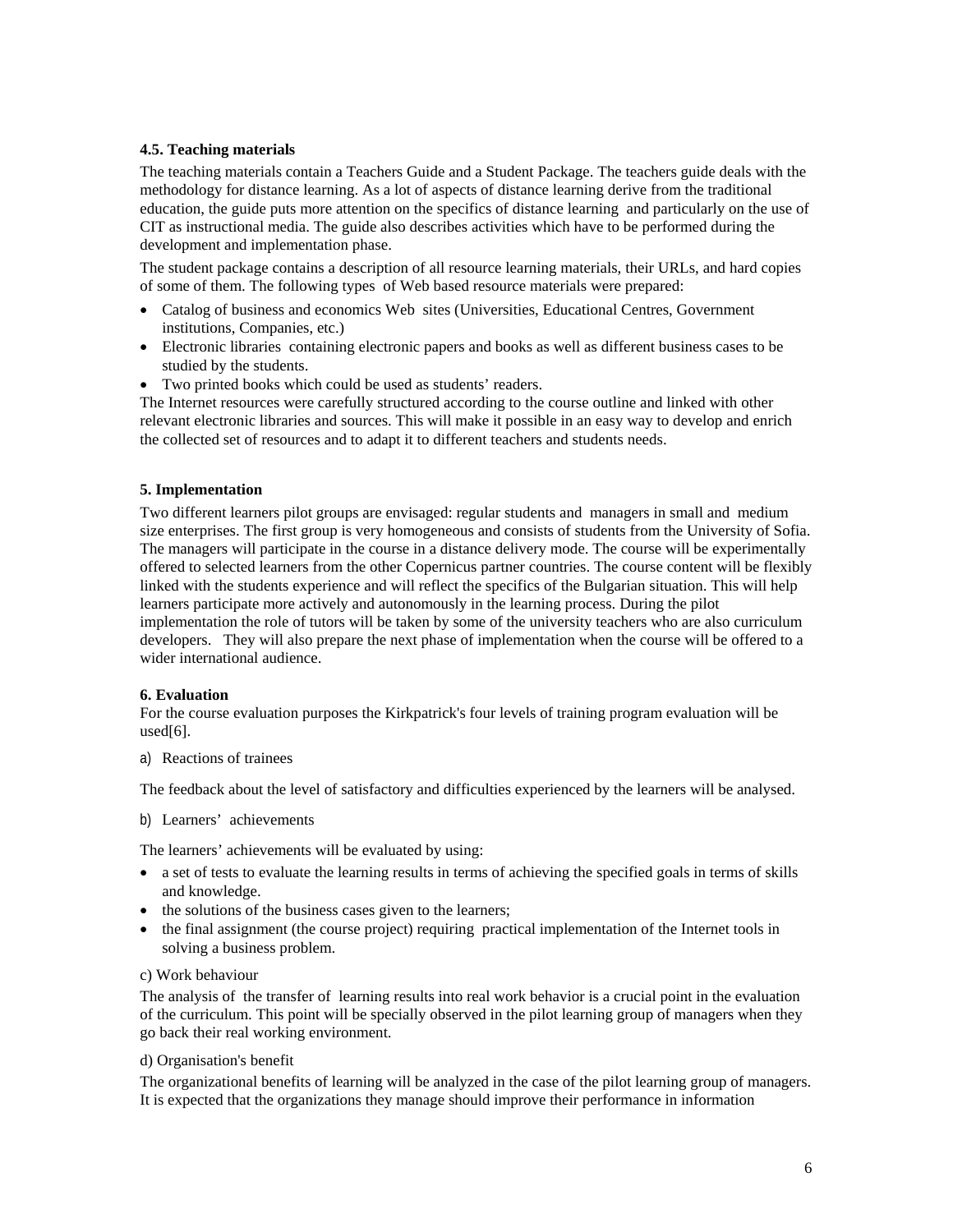retrieving, maintaining and distributing, and in everyday business application of CIT. The managers can also take part in the evaluation of organization performance and make the necessary changes supported by their course tutors.

In the course evaluation phase the following approaches will be used as well:

- critical commenting: some reviewers will go through the course and will offer their constructive criticism about fundamental matters of content, style and teaching strategy. The group of reviewers will include: subject-matter experts, tutors who are familiar with learners, researchers participating in the project, learners who have recently studied similar course. Two types of evaluation checklists will be offered: content evaluation checklist and evaluation teaching effectiveness checklist.
- developmental testing: it involves trying out a lesson on sample learners and revising it before publishing the final version. The developmental testing can be done in two main forms: distance delivery (or face-to-face) tryout and field trial.

All results in terms of learning achievements, teacher and learners satisfaction both by the courses and tools used and the transfer of learning will be analyzed and used for course improvement. A revised model of a flexible and distance learning system through telematics networks and an improved methodology for courseware development will be developed. These outcomes will be incorporated into the instructor manual, as well in the student learning resource materials package.

# **7. Conclusions**

The course is expected to be included, after the validation phase, in the regular distance education programs at Sofia University and will be used for validation of the VEDET as well. The proposed research project is expected to help building technology-based bridges between businesses in the CEEC and EC countries. It also offers a model and for FDL that allows learners to acquire skills and knowledge at their own pace, to choose the location of study (at home, in the library, at school, etc.), to choose the time for the group sessions, to navigate in a modular curriculum by using flexible learning materials based on CIT. We expect a significant contribution to the development of CIT-based education in all participating countries and corresponding impact on the society .

# **Acknowledgements**

The work is financially supported by the EU Copernicus COP1445 Project and also partly funded by the National Science Fund, Project No.I-502/95 and Sofia University Science Fund, Contract No. 147/95.

# **References**

- 1. Bruner, J. S. (1960). Towards a Theory of Instruction. Harvard University Press, Cambridge.
- 2. Ellsworth, J., Ellsworth, M.(1995) Marketing on the Internet, John Wiley & Sons
- 3. Farraro,A., Rogers, E. & Geisler, C (1995), Team Learning through Computer Supported Collaborative Design, CSCL'95 Proceedings, Indiana University, Bloomington, October 17- 20
- 4. Favorin, M.(1995) Towards Computer Support for Collaborative Learning at Work: Six Requirements, CSCL'95 Proceedings, Indiana University, Bloomington, October 17-20
- 5. Hoffman, D. L., Novak, T. P., and Chatterjee P.(1996), Commercial Scenarios for the Web: Opportunities and Challenges, JCMC, V.1 No.3., Special Issue on Electronic CommerceKirkpatrick, D. (1975).
- 6. Kirkpatrick, D. (1975) Evaluating training programs. Madison, Wis. :ASTD.
- 7. Lynch D.C., Lundquist L. (1996), Digital Money, The New Era of Internet Commerce, John Wiley & Sons, New York, USA
- 8. McClintock, R.(1992), Power and Pedagogy: Transforming Education through Information technology. Institute for Learning technologies, New York.
- 9. McConnel,D.(1995) A Methodology for Designing Post Graduate Professional Development Distant Learning CSCL Programmes, CSCL'95 Proceedings, Indiana University, Bloomington, October 17-20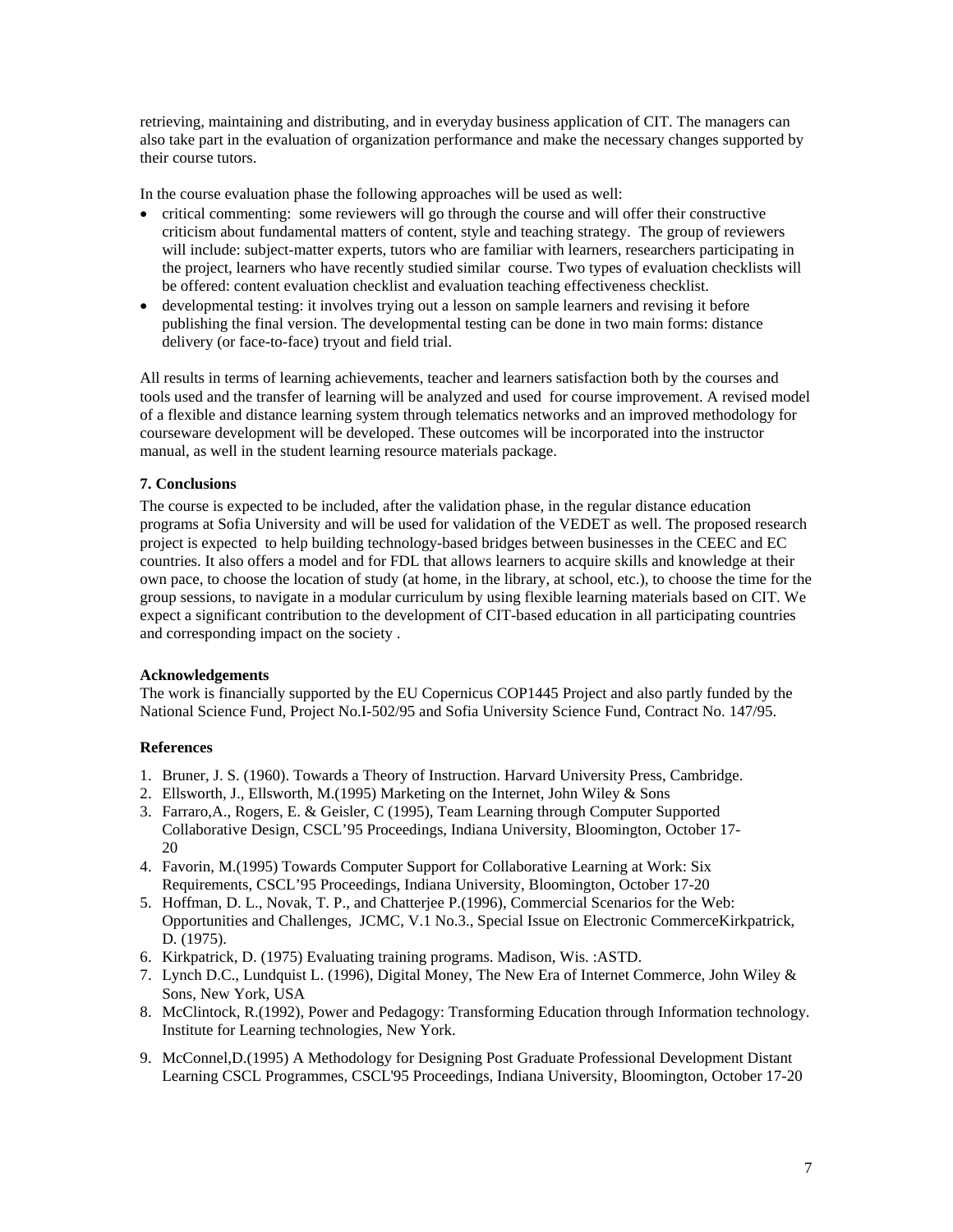- 10. Nikolov R. & Nikolova I. (1996), A Virtual Environment for Distance Education and Training, IFIP WG3.6 Working Conference "Collaborative Learning and Working with Telematics". Vienna, Sep. 2-4
- 11. Piaget, J. (1970), Science of Education and the Psychology of the Child. Longman, London.
- 12.Resta, P. (1995). Project CIRCLE: Student Mentors as a Strategy for Training and Supporting Teachers in the Use of Computer-Based Tools for Collaborative Learning, CSCL'95 Proceedings, Indiana University, Bloomington, October, p. 17-20.
- 13. Sendov Bl. (1996), Theme 1, Learners in a Global Knowledge Space: towards Global Wisdom (Plenary paper), Second Unesco International Congress on Education and Informatics (EI'96), July 1-5, Moscow.
- 14. Sims, R. (1995) Interactivity: A Forgotten Art? InTRO "Repository of IT Research", http://129.7.160.78/InTRO.html
- 15. Spiro, R., Feltovitch, P., Jacobson, M. and Coulson, R. (1992) Cognitive Flexibility, Constructivism, and Hypertext: Random Access Instruction for Advanced Knowledge Acquisition in Ill-Structured Domains, In: T. Duffy & D. Jonassen (Eds.) Constructivism and the Technology of Instruction, Hillsdale, Elbaum Associates.
- 16. Taba, H. (1962), Curriculum Development: Theory and Practice. Harcourt Brace & World, New York.
- 17. Tyler, R. (1949), Basic Principles of Curriculum and Instruction. University of Chicago Press, Chicago.

18. Walker, D. (1971). A Naturalistic Model for Curriculum Development, School Review, 80(1), p. 51-65.

#### **Appendix I**

*Business on the Internet - Course Content* 

#### Topics

- 1. New information society (new kinds of work; new kinds of education; new kinds of entertainment; new kinds of communities; new morality).
- 2. Technological background (client/server computing; data warehousing; decision-support systems; desktop video; groupware; intranets; mobile computing; multimedia; object-oriented technologies; intelligent agents; wireless technologies;
- 3. Security and privacy (names and passwords; secure mail PGP; public certificates; private certificates; problems with certificates; digital time stamps; identity and accountability; cryptography; electronic crimes).
- 4. Corporate management, documentation and administration (virtual meetings and conferences; reports, brochures, data sheets; management information systems; corporation's communications; electronic libraries).
- 5. Corporate financing (contracts; accounting and billing; budgets and forecasts; reporting).
- 6. Customer services and support (virtual help desk; electronic forms and questionnaires; electronic sales and distributions; policies and procedures; statistics and monitoring).
- 7. Human resources (job description and postings; staffing and recruitment; education and training; bonuses, compensations, benefits; organizational charts).
- 8. New paying systems and banking services on the Internet (the role of payment systems; payment and settlement systems; commerce and the Internet; Internet payments systems under development; policy and regulatory issues; transaction cost theory; industry value chains).
- 9. Advertising and marketing on the Internet (promotion; one-to-one asynchronous contacts; closing; transaction; fulfillment and thrust).
- 10. Selling and purchasing on the Internet (digital convergence; collapsing chains; shopping on the net; Internet malls; digital transactions and pricing; business transaction model - CyberCash).
- 11. Legal issues and public applications (digital signatures, copyright, online publishing; law on the Internet; computerized voting and electronic democracy; electronic taxpaying; electronic negotiations and legislation; civil rights, liberty and privacy).